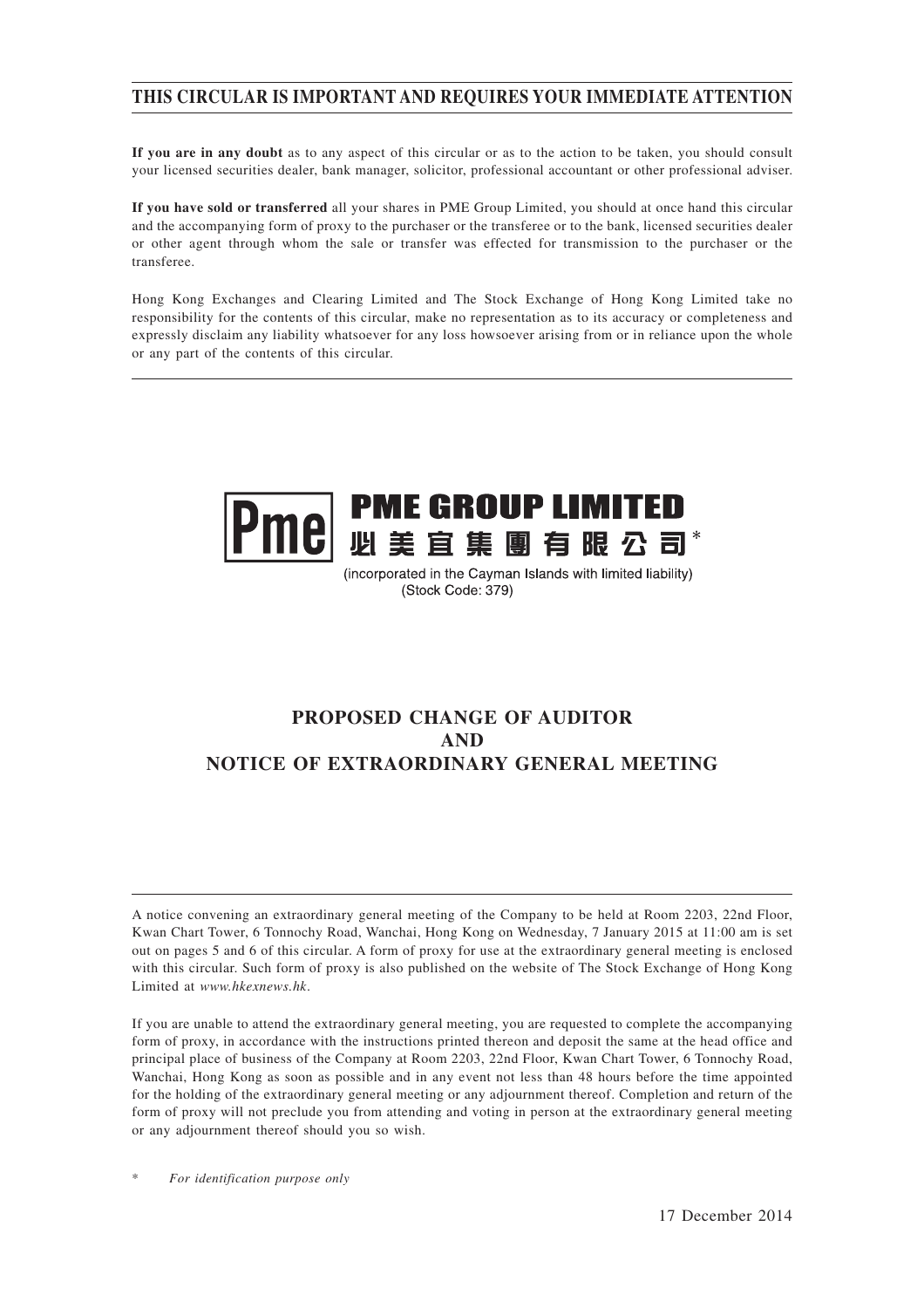## **CONTENTS**

### Page

| Letter from the Board |                          |
|-----------------------|--------------------------|
|                       | 2                        |
|                       | 3                        |
|                       | 3                        |
|                       | $\mathcal{R}$            |
|                       | $\overline{\mathcal{A}}$ |
|                       | $\Delta$                 |
|                       |                          |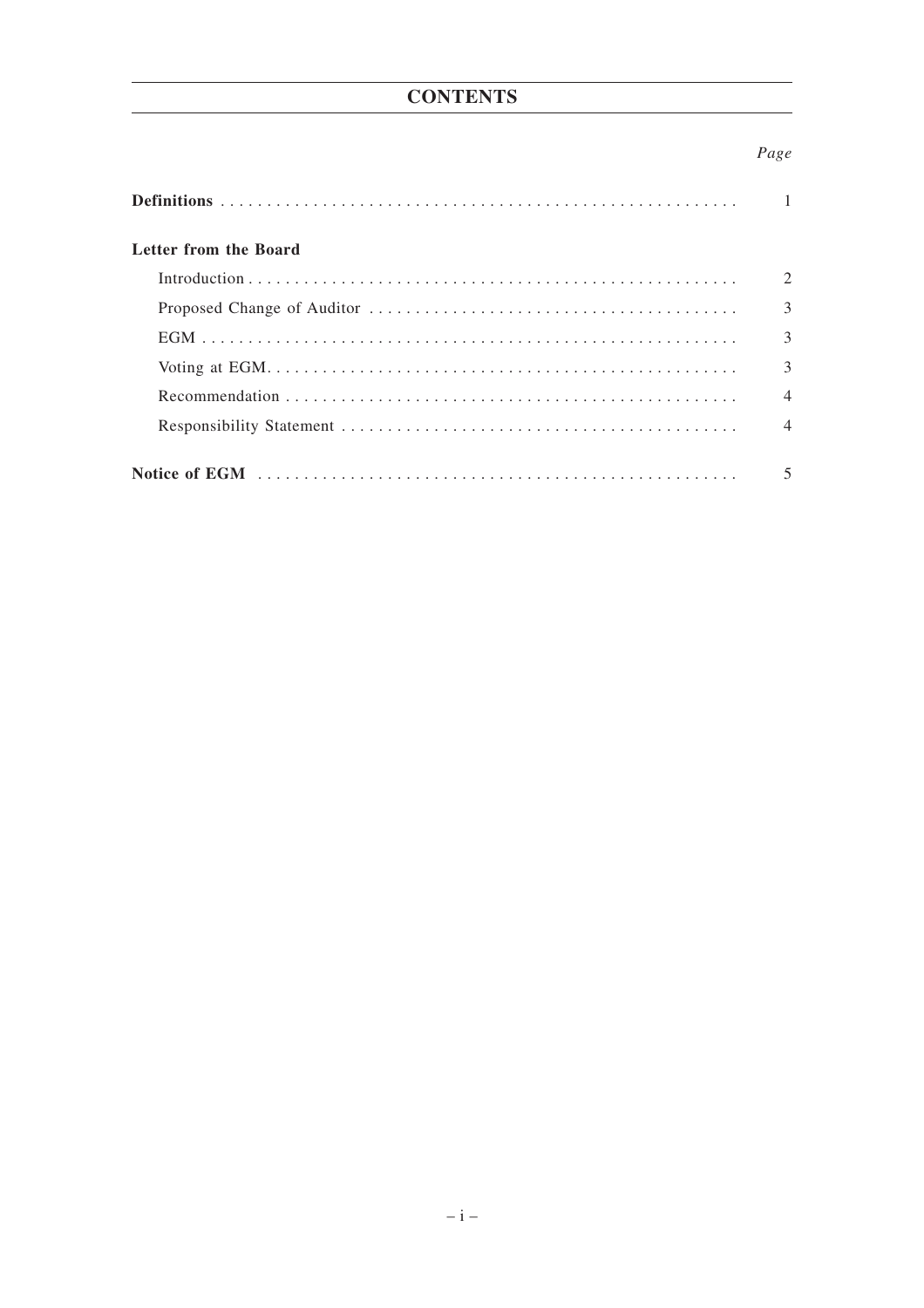## **DEFINITIONS**

*In this circular, unless the context otherwise requires, the following expressions shall have the following meanings:*

| "Articles of Association" | the articles of association of the Company                                                                                                                                        |
|---------------------------|-----------------------------------------------------------------------------------------------------------------------------------------------------------------------------------|
| "Board"                   | the board of Directors                                                                                                                                                            |
| "Company"                 | PME Group Limited, a company incorporated in the<br>Cayman Islands with limited liability and the issued<br>Shares of which are listed on the main board of the Stock<br>Exchange |
| "Directors"               | the directors of the Company                                                                                                                                                      |
| "EGM"                     | the extraordinary general meeting of the Company to be<br>convened on Wednesday, 7 January 2015 and held to<br>approve, among others, the proposed appointment of<br>auditor      |
| "Group"                   | the Company and its subsidiaries                                                                                                                                                  |
| "HLB"                     | HLB Hodgson Impey Cheng Limited                                                                                                                                                   |
| "Hong Kong"               | the Hong Kong Special Administrative Region of the<br>People's Republic of China                                                                                                  |
| "Listing Rules"           | the Rules Governing the Listing of Securities on the<br><b>Stock Exchange</b>                                                                                                     |
| "Share $(s)$ "            | ordinary share(s) of HK\$0.01 each in the share capital of<br>the Company                                                                                                         |
| "Shareholder(s)"          | $holder(s)$ of the Share $(s)$                                                                                                                                                    |
| "SHINEWING"               | SHINEWING (HK) CPA Limited                                                                                                                                                        |
| "Stock Exchange"          | The Stock Exchange of Hong Kong Limited                                                                                                                                           |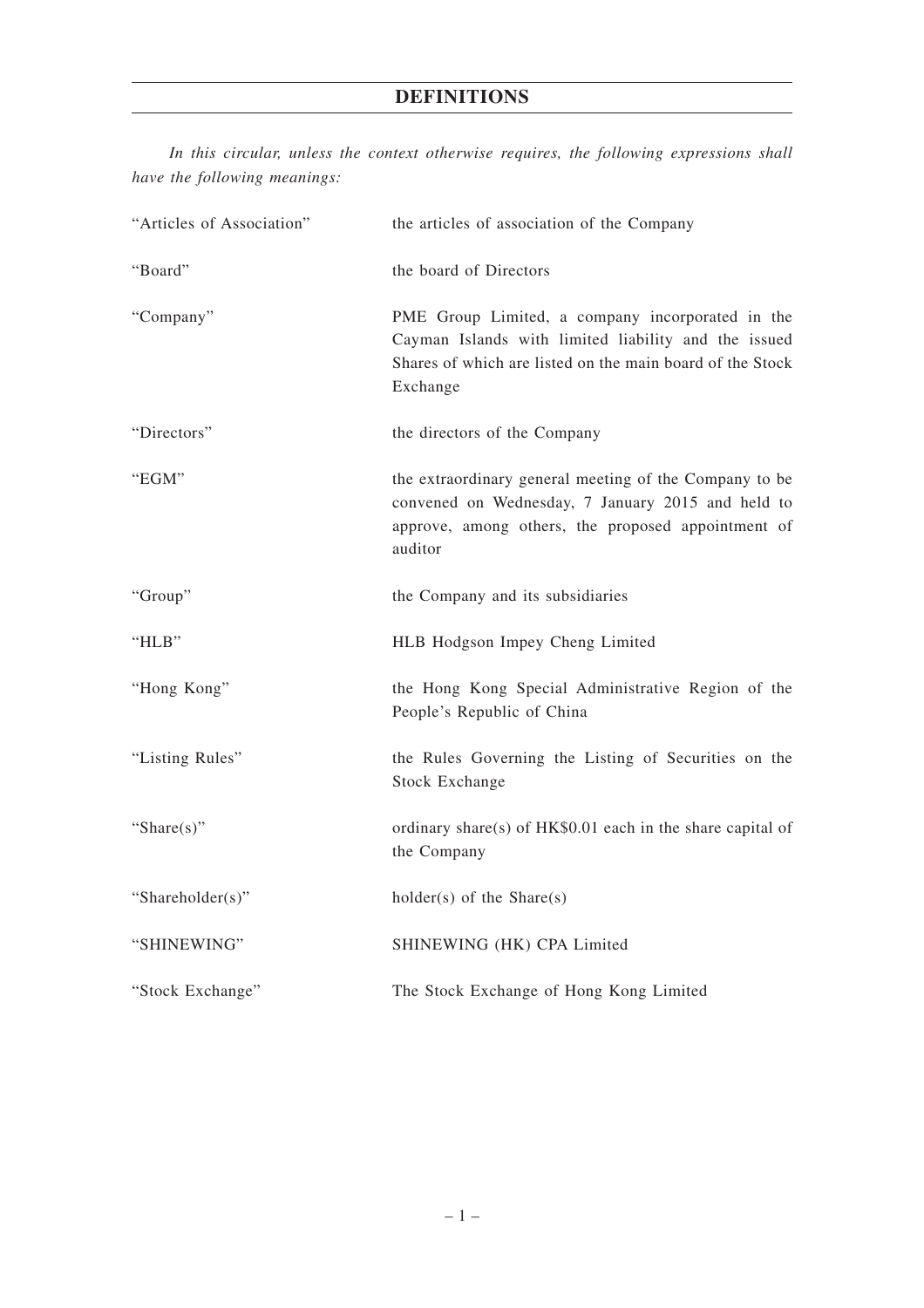## **PME GROUP LIMITED** 191 **必美宜集團有眼公司\***

(incorporated in the Cayman Islands with limited liability) (Stock Code: 379)

*Executive Directors:* Mr. Wong Lik Ping *(Chairman)* Ms. Yeung Sau Han Agnes (*CEO*) Mr. Lai Ka Fai Mr. Wang Liang Mr. Shi Chong Mr. Feng Gang

*Non-executive Director:* Mr. Cheng Kwok Woo

*Independent Non-executive Directors:* Mr. Lam Kwok Hing Wilfred Mr. Goh Choo Hwee Mr. Ho Hin Yip Mr. U Keng Tin

*Registered office:* Cricket Square Hutchins Drive P.O. Box 2681 Grand Cayman KY1-1111 Cayman Islands

*Head office and principal place of business:* Room 2203, 22nd Floor Kwan Chart Tower 6 Tonnochy Road Wanchai Hong Kong

17 December 2014

*To the Shareholders*

Dear Sir or Madam,

## **PROPOSED CHANGE OF AUDITOR AND NOTICE OF EXTRAORDINARY GENERAL MEETING**

#### **INTRODUCTION**

At the forthcoming EGM, a resolution will be proposed to seek the Shareholders' approval for, among other things, the appointment of auditor.

The purpose of this circular is to provide you with information relating to the resolution to be proposed at the EGM for the appointment of auditor and the notice of the EGM.

 $For$  *identification purpose only*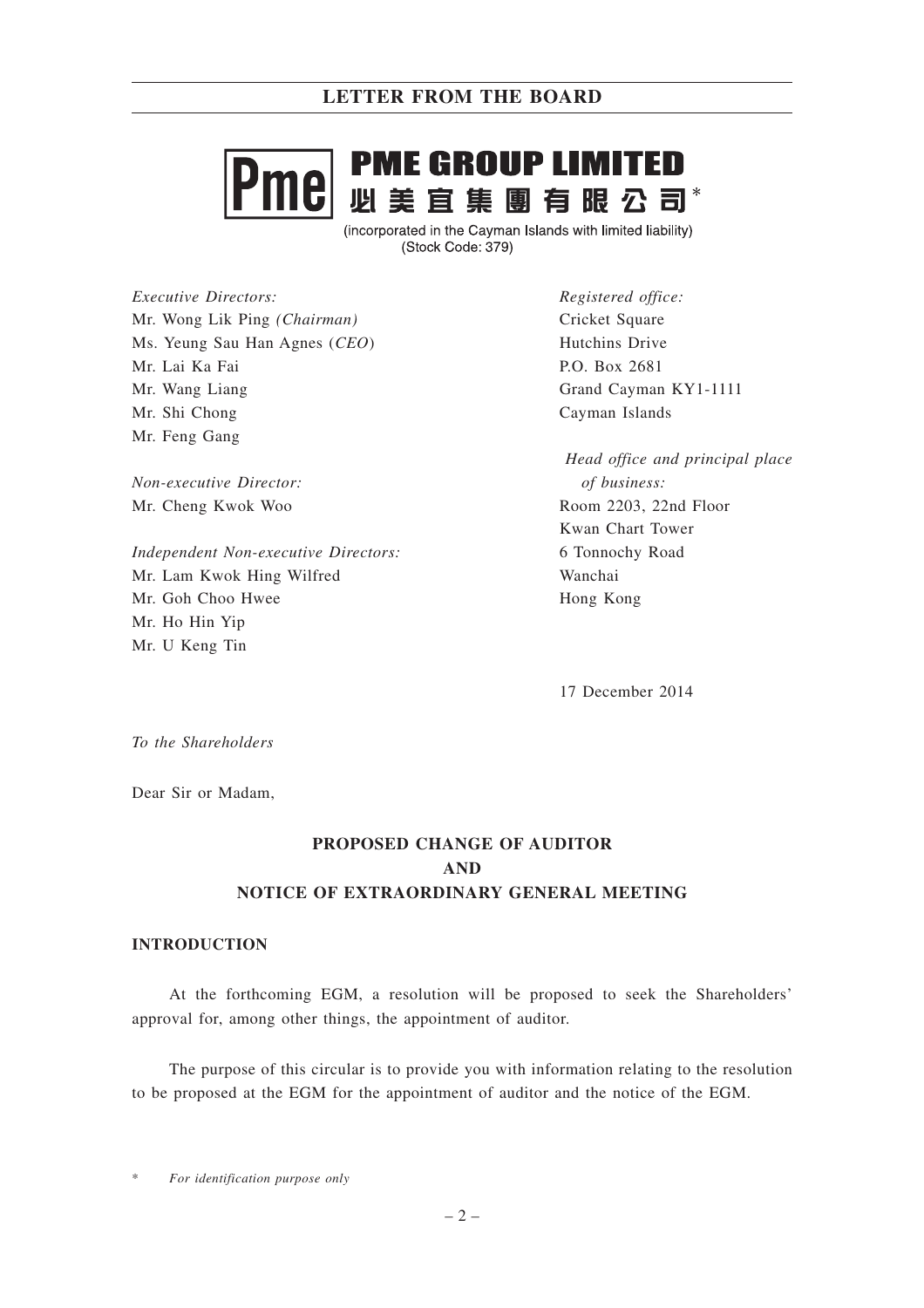### **LETTER FROM THE BOARD**

#### **PROPOSED CHANGE OF AUDITOR**

On 10 December 2014, the Company announced that SHINEWING has resigned as the auditor of the Group with effect from 10 December 2014. The Board was informed by SHINEWING that they decided to tender their resignation as the Group's auditor after taking into account of many factors including disagreement of audit fee for the year ending 31 December 2014.

Save for the above, SHINEWING confirmed that there were no circumstances connected with their resignation which they considered should be brought to the attention of the Shareholders. The Board also confirms that there are no circumstances in respect of the proposed change of auditor that should be brought to the attention of the Shareholders.

As SHINEWING has not commenced any audit work on the accounts of the Group for the year ending 31 December 2014, the Board expects that the proposed change of auditor of the Group will not affect the release of the financial results of the Group for the year ending 31 December 2014.

Subject to the approval of the Shareholders at the EGM, the Board has resolved to appoint HLB as the new auditor of the Group to fill the vacancy and to hold office until the conclusion of the next annual general meeting of the Company.

#### **EGM**

A notice convening the EGM to be held at Room 2203, 22nd Floor, Kwan Chart Tower, 6 Tonnochy Road, Wanchai, Hong Kong on Wednesday, 7 January 2015 at 11:00 am is set out on pages 5 and 6 of this circular. An ordinary resolution will be proposed at the EGM to approve, among other things, the proposed appointment of auditor.

A form of proxy for use at the EGM is enclosed with this circular and such form of proxy is also published at the website of the Stock Exchange at *www.hkexnews.hk*. If you are unable to attend the EGM, you are requested to complete the accompanying form of proxy in accordance with the instructions printed thereon and deposit the same at the head office and principal place of business of the Company at Room 2203, 22nd Floor, Kwan Chart Tower, 6 Tonnochy Road, Wanchai, Hong Kong as soon as possible and in any event not less than 48 hours before the time appointed for the holding of the EGM or any adjournment thereof. Completion and return of the form of proxy will not preclude you from attending and voting in person at the EGM or any adjournment thereof should you so wish.

#### **VOTING AT EGM**

Pursuant to Rule 13.39(4) of the Listing Rules, any vote of the Shareholders at the general meeting must be taken by poll. The Company will appoint scrutineers to conduct vote-taking procedures at the EGM. The results of the poll will be published on the Stock Exchange's website and the Company's website in accordance with Rule 13.39(5) of the Listing Rules. No Shareholder is required to abstain from voting at the EGM.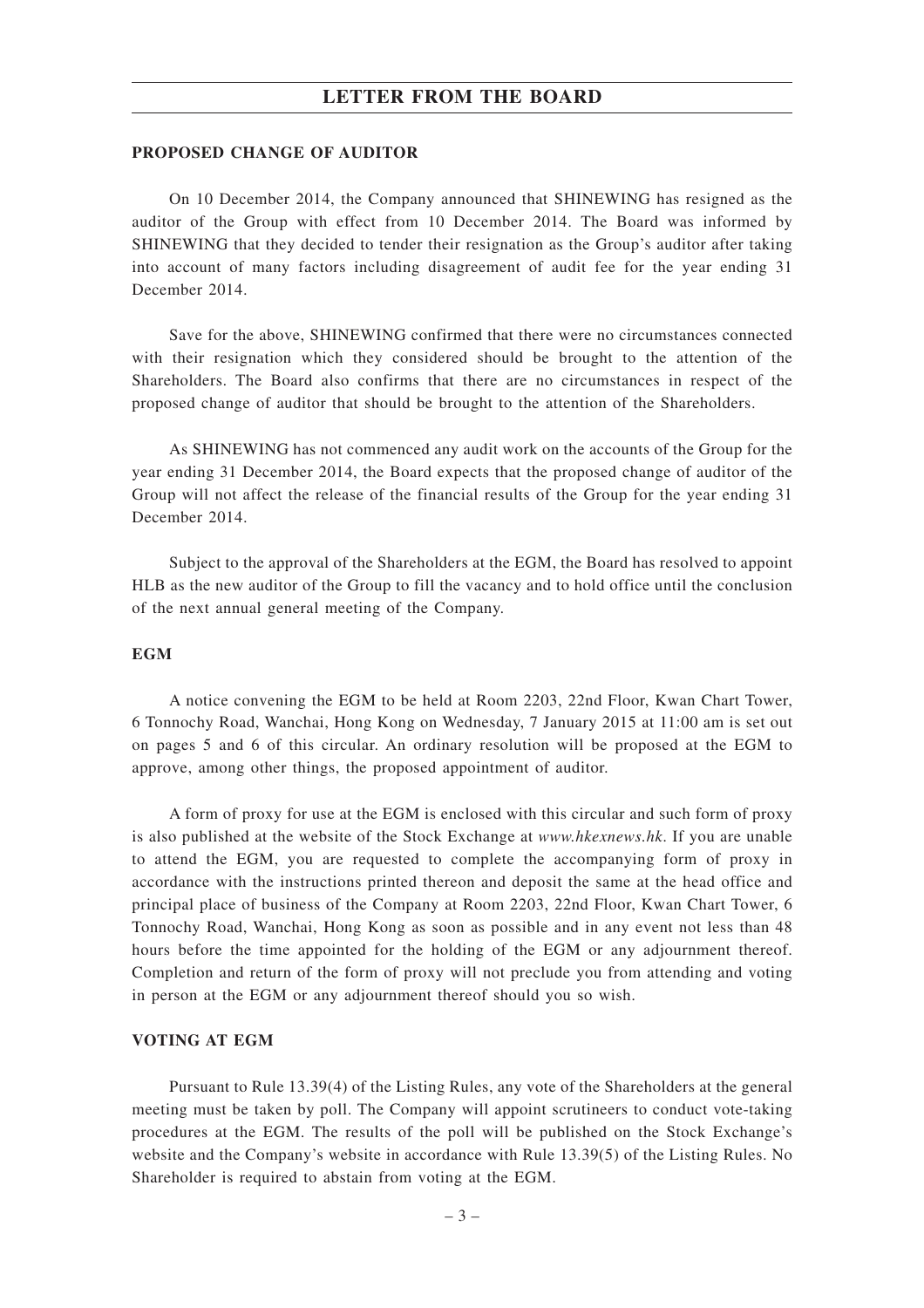### **LETTER FROM THE BOARD**

#### **RECOMMENDATION**

The Board considers that the proposed resolution is in the interests of the Company and the Shareholders as a whole. Accordingly, the Board recommends the Shareholders to vote in favour of the relevant resolution to be proposed at the EGM.

#### **RESPONSIBILITY STATEMENT**

This circular, for which the Directors collectively and individually accept full responsibility, includes particulars given in compliance with the Listing Rules for the purpose of giving information with regard to the Company. The Directors, having made all reasonable enquiries, confirm that to the best of their knowledge and belief the information contained in this circular is accurate and complete in all material respects and not misleading or deceptive, and there are no other matters the omission of which would make any statement herein or this circular misleading.

> Yours faithfully For and on behalf of the Board of **PME Group Limited Wong Lik Ping** *Chairman*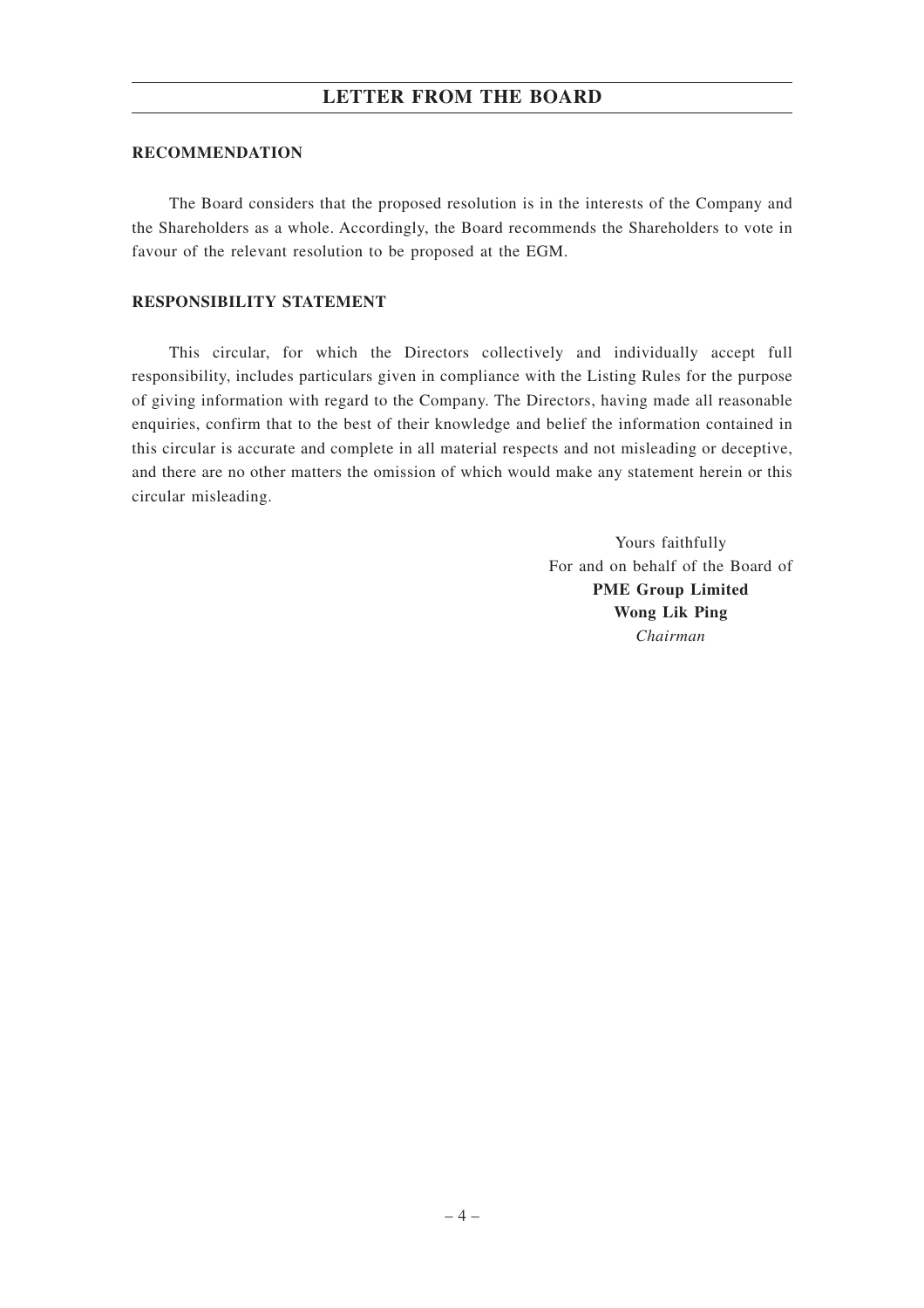# **PME GROUP LIMITED** nel - ---- ---- --- -- ----- ---<br>必 美 宜 集 團 有 眼 公 司\*

(incorporated in the Cayman Islands with limited liability) (Stock Code: 379)

### **NOTICE OF EXTRAORDINARY GENERAL MEETING**

**NOTICE IS HEREBY GIVEN** that an extraordinary general meeting ("**EGM**") of PME Group Limited (the "**Company**") will be held at Room 2203, 22nd Floor, Kwan Chart Tower, 6 Tonnochy Road, Wanchai, Hong Kong on Wednesday, 7 January 2015 at 11:00 am for the purpose of considering and, if thought fit, passing the following resolution as ordinary resolution:

### **ORDINARY RESOLUTION**

### "**THAT**:

To appoint HLB Hodgson Impey Cheng Limited as auditor of the Company and to authorise the board of directors of the Company to fix the remuneration of the auditor."

> By order of the Board of **PME Group Limited Wong Lik Ping** *Chairman*

Hong Kong, 17 December 2014

*Registered office:* Cricket Square Hutchins Drive P.O. Box 2681 Grand Cayman KY1-1111 Cayman Islands

*Head office and principal place of business:* Room 2203, 22nd Floor Kwan Chart Tower 6 Tonnochy Road Wanchai Hong Kong

 $For$  *identification purpose only*